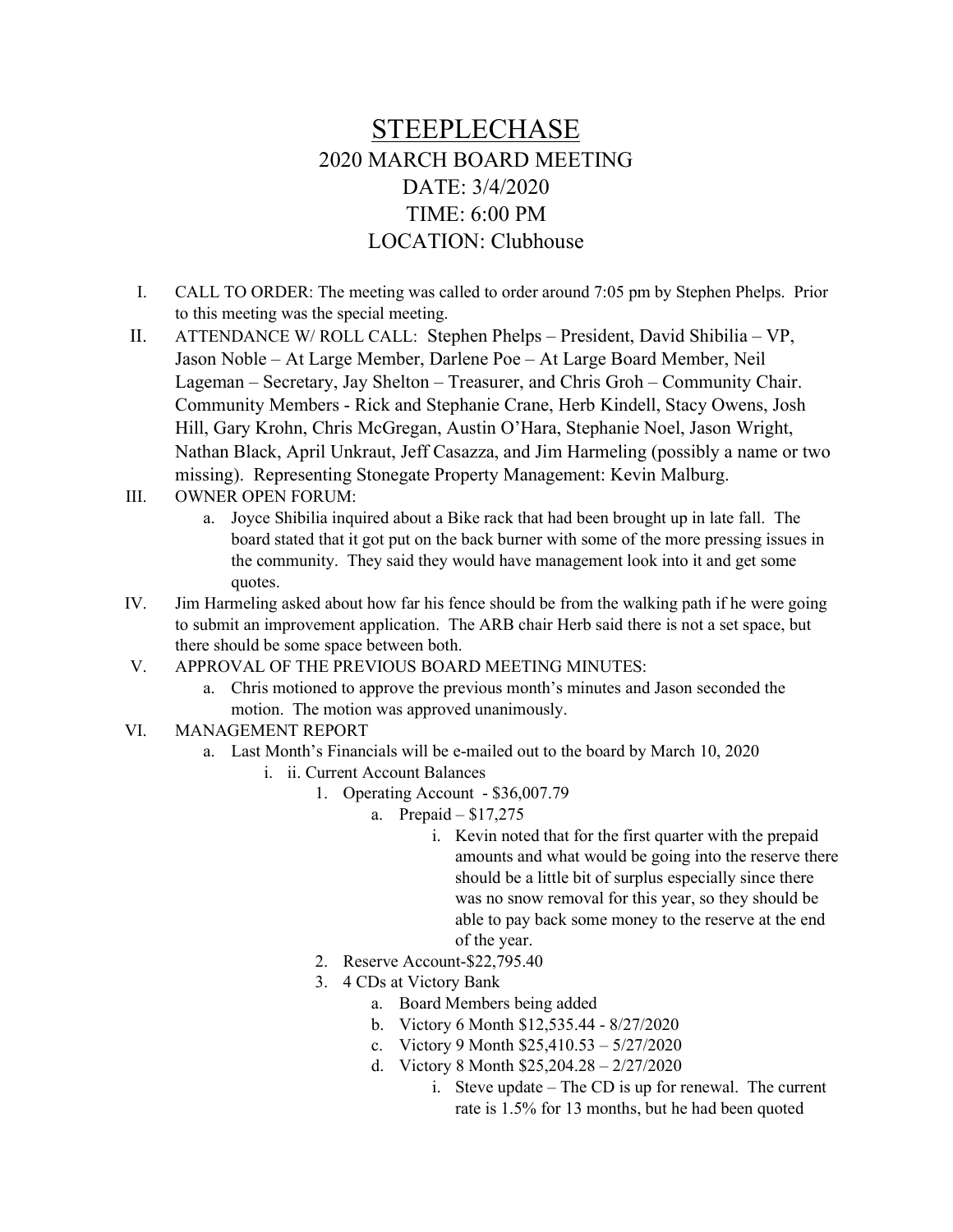1.75% and they were going to honor that quote. Currently Mark Transberger is on the account, but he is now off the board. There needs to be a vote to remove Mark from the CD and add David. Steven motioned to remove Mark Transberger from the CDs at Victory bank and to have David Shibilia added to the CDS. Neil seconded the motion. The motion was approved unanimously.

- e. Victory 12 Month \$25,473.61 8/27/2020
- ii. Delinquent Accounts
	- 1. Total Resident Outstanding: \$6,222.70
		- a. Kevin noted that with the current resident outstanding that the amount was inline with where the community was last year.

## b. Management Tour

- i. Communications regarding school development
	- a. Kevin noted that the board has been reaching out to the school regarding issues they have been having from parking on different streets, ruts in the turf, starting early in the morning and mud/dirt on the streets. Kevin noted that information to reach out to the school would be included. Stacy Owens asked if there was a phone number in it. There has been an issue with trucks and slowing up people getting in and out of the community in the mornings. The wait can be up to 15 minutes. Will there be a phone number so people can call while they are waiting? Kevin stated he believes in the draft he created there was a phone number to contact, but he would make a note to ensure it is in there.
- ii. Insurance Charlie Brown
	- 1. An owner had inquired about Charlie Brown working in the community and having the proper insurance. Based on his insurance he is fine to work in the community as long as it is only him working. If he has someone helping him, he will need to get workers compensation. He has been instructed from the board moving forward to do the work himself, get workers comp, or let the board know he can not do a job as it will require more than one person.
- iii. Using Aquacide
	- 1. An owner had asked about using Aquacide in the retention basin to kill the primrose. Kevin reached out to Lake Doctors and they said it is not effective to use in the retention basin. They stated if you over use it then it would kill the primrose, but the best method to eliminate it is to allow the primrose to come above the water level and treat it with a herbicide that is safe to use in water.
- iv. Elementary School
	- 1. Name Steeplechase Elementary and it is still planning to open Fall of 2021.
- v. Judge Gary Moore
	- 1. Kevin reached out to Judge Moore regarding what the board needed to do to make sure there was another route to the school/a connection to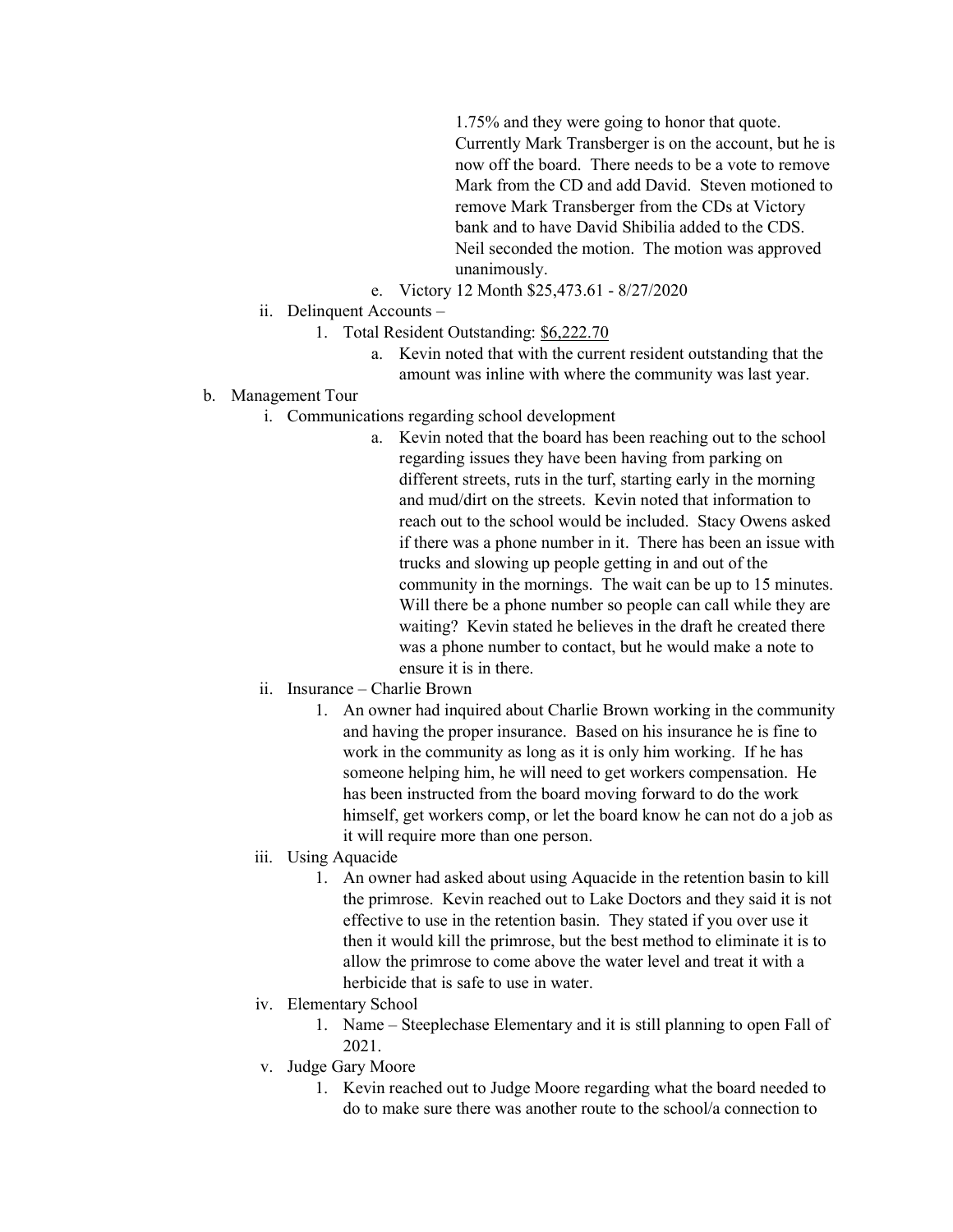Chambers. Judge Moore stated he believes it was likely it was going to occur. He encouraged the board to write a letter and send it to his office. From there he said that some petitions would be beneficial as well in helping with the mater getting looked at sooner versus later.

- vi. Maintenance Sheet
	- 1. Kevin noted that on the maintenance sheet there was a new item added to use a magic eraser in different areas. Kevin would try to do that on a day he needed to get out of the office. Regarding the door to the gym, Kevin needs to check with vendor as he has not heard any updates regarding a quote. Kevin gathered more information for the monument outside the clubhouse and making some repairs to it.
- vii. Violations Sheet
	- 1. Kevin did not present a violation sheet to the board as not much had changed. If anything had changed there were less violations now as people are resolving the issues within the community. A resident raised concerns about not knowing what the mailboxes should look like and they should know ahead of time along with being notified of what the issue is that they need to fix. Kevin noted that there were many violations to go out but would do that moving forward as there are more manageable numbers to oversee. In the newsletter coming out, there will be information provided about the mailbox that people can get, along with pictures, to assist them in making updates to their mailboxes

## VII. OLD BUSINESS:

- a. Monument Entry Walls
	- i. Kevin noted that Herb had provide some information for Jeff Casazza's to review in regard to the entry walls and Nexus overseeing responsibility in part of the wall being maintained. The board will continue to oversee the monument wall and determine who should be maintaining what for it. Kevin asked the board if they wanted a vendor to come in and remove the jockey, horse and lettering from the monument wall as they have started working. Jeff stepped in and stated that he would recommend the board make a decision after talking about the wall in executive.
- b. Special Meeting
	- i. The special meeting occurred before the regular meeting. This should no longer be on the agenda moving forward.
- c. Fence Cleaning Entry way
	- i. Herb provided information to the board that the entry group has hired Power Pro Washing to clean up the white fences. They are estimated to begin work sometime at the end of March.
- d. Changing Pool Times
	- i. Fri & Sat:  $9 \text{ am} 10 \text{ pm}$ : The board elected to make a change to the weekend hours at the pool and allow it to open an hour earlier and close and hour later.
- e. Board Member Jay Stepping Down
	- i. Board Member Jay Shelton is stepping down from the board but has agreed to stay on until the board can nominate a new member. The board gave him their appreciation for volunteering to assist with the HOA community.
- f. Other Old Business?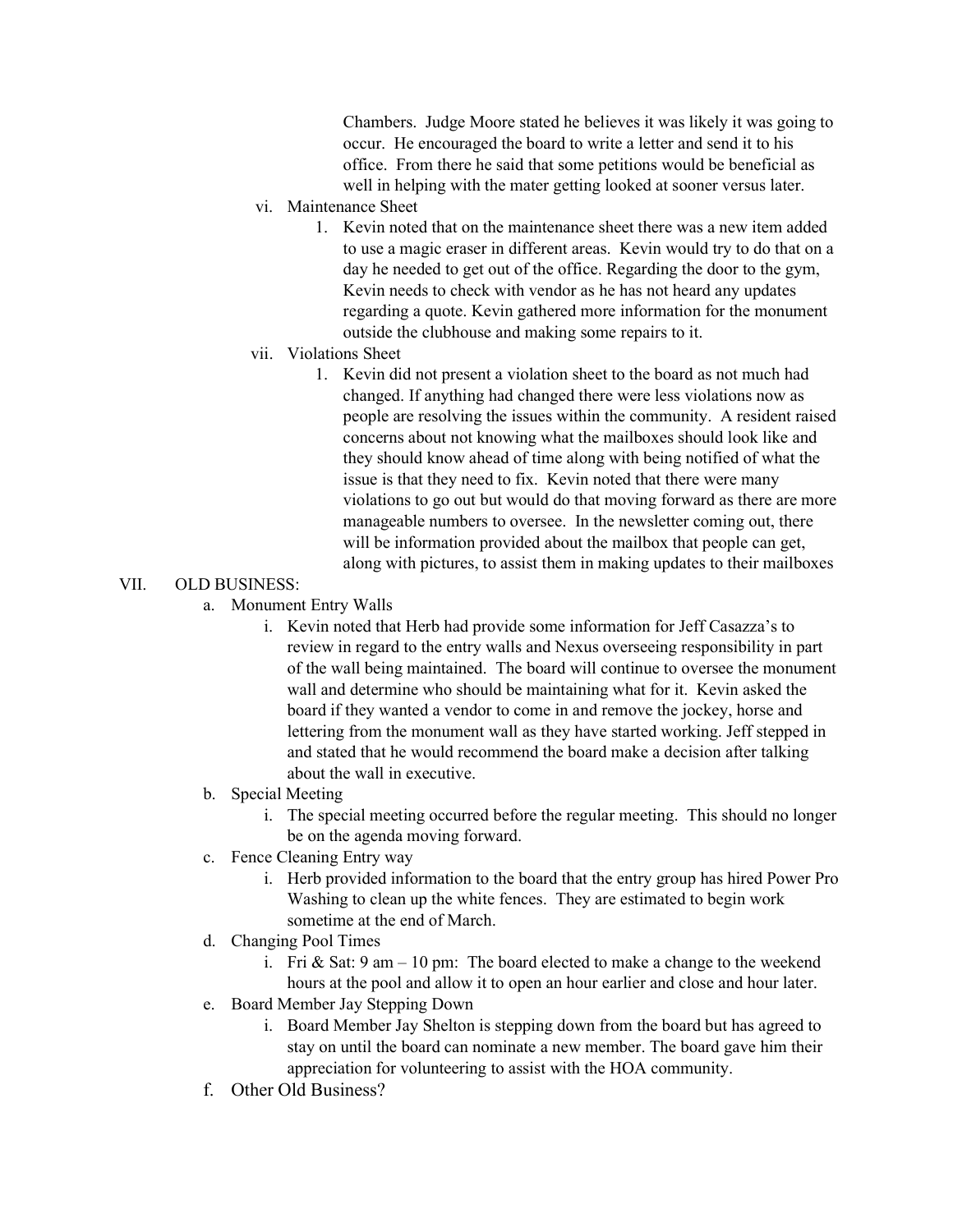i. There is no other old business at this time.

## VIII. NEW BUSINESS:

- a. Sediment Quotes
	- i. Kevin presented three different quotes for sediment removal of the retention basin down at the inlet by the large bridge. The board noted that the prices ranged a lot. Kevin stated that it was true and that from the prices the mid-price didn't include how to get rid of the sediment. The highest bid said they would not remove the sediment. The lowest bid didn't have the ability to suck up heavy sediment, but also did not remove the sediment. April Unkraut talked about trying to get the industry across the street to take care of the sediment removal. Kevin noted that a previous board member had said they had gotten them to do it and it was a one-time thing. They said it is possible the board could get them to do something as the runoff is worse than it uses to be. The board decided to table the issue for the time being to consider the matter.
- b. Petition for road extension of Grand National
	- i. Stacy Owens has printed out a petition to get signed by the community to extend Grand National. Judge Moore's office encouraged door to door signing as electronic signatures were most likely not going to work to meet a satisfactory number. Some members asked about making it one way so people can't cut through. Stacy mentioned that is really just to get a spot to be heard and there needs to be a roadway. Not the direction or type.
- c. Enclosures
	- i. The ARB had presented some enclosure options for the board to consider overall. Kevin stated that there was some concern that with some of fences provided that they would violate the temporary structure feature in the documents. The board talked about this issue and what was presented. In the end the board stated that anything would still need to go through the ARB for approval. These would provide some options as to what the board and ARB would be willing to consider. However, seeing them through slats would be a concern and it would need to be a structure that is permanent to the home. Currently there was no vote on what was presented to the board on everything.
- d. Letter to Judge Moore
	- i. Kevin drafted a letter from the board to Judge Moore regarding the extension of Grand National. Judge Moore stated that was what he needed more than anything to continue moving forward with getting this process to occur. The petitions would be an added bonus to everything. Darlene motioned to approve the letter and it was seconded by Steve Phelps. The motion carried unanimously.
- e. Steeplechase Newsletter
	- i. Kevin presented the Spring Newsletter to the board and asked if anything needed to be added or removed. The board stated that at this time there was nothing of concern that needed to be removed or added to it.
- f. Rip rap in areas
	- i. Kevin noted that there were areas that needed rip rap in the community due to erosion. He is going to get quotes together and will provide them to the board soon.
- g. Footer of large bridge